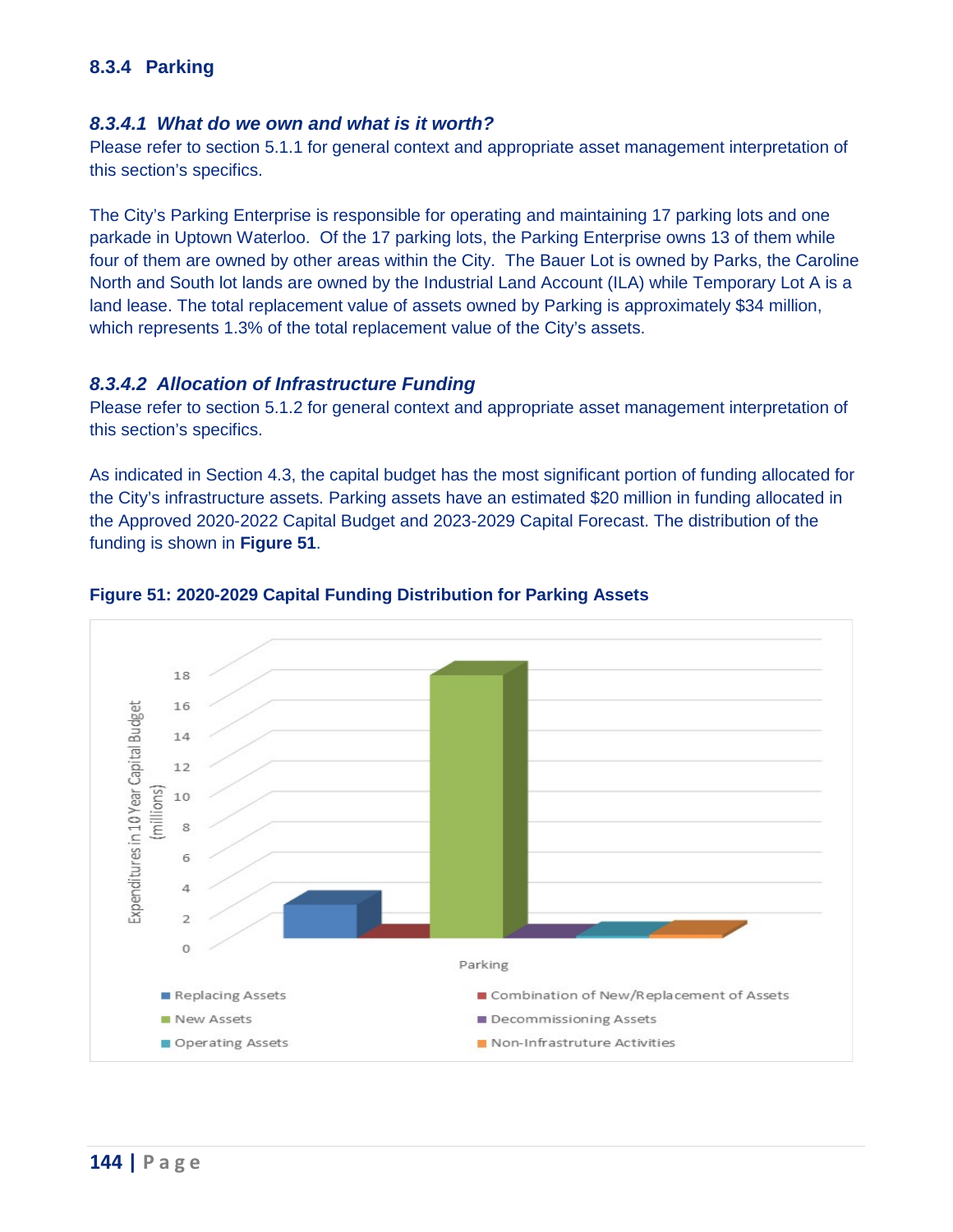The City also spends money on infrastructure through its annual operating budget.

 building treatments each year. **Table** *7* in Section 4.3 provides a summary of the planned expenditures in the 2020-2022 operating budget. Less than \$100,000 or 0% of the operating budget is considered to be directly related to treating Parking assets. For example, the Parking operating budget includes \$16,000 for Parkade

## *8.3.4.3 Rehabilitation or Replacement Strategies*

 Please refer to section 5.1.3 for general context and appropriate asset management interpretation of this section's specifics.

- Parking lots are resurfaced when they reach the end of their useful life, or reach a performance of 0%, with confirmed deterioration.
- replaced as they reach the end of their respective useful life (i.e. reach a performance score of • The parkade is managed like a facility, where individual components are refurbished or 0%).

## *8.3.4.4 Lifecycle Management Activities*

 Please refer to section 5.1.4 for general context and appropriate asset management interpretation of this section's specifics.

For Parking maintenance the following lifecycle management activity options exist, but are not limited to:

- Localized repair (e.g. patching, floor tile replacement, painting etc.)
- Crack sealing

For Parking rehabilitation the following lifecycle management activity options exist, but are not limited to:

- Pavement removal and replacement (i.e. resurfacing)
- Programmed/grouped repairs (e.g. roof replacement program, expansion joint rehabilitation)
- Component replacements (e.g. windows, doors)
- Interior and exterior renovation

For Parking reconstruction or replacement, the following lifecycle management activity options exist, but are not limited to:

- Removal of asphalt and granular base, replacement with new (i.e. reconstruction)
- Complete facility replacement (very rare)

 The Waterloo DSS is used to forecast the Parking asset class performance and corresponding SMEs determine the appropriate treatment within the forecasted general categories above. In doing so, all available information relating to the items listed in **Table 10 and Table 11** is considered by the SMEs in order to determine the treatment of optimal cost/benefit to the community. It is not atypical to adjust treatments and costs from the original forecast. This is because more information becomes available closer to the start of the project (i.e. through surveying, detailed design, etc.). However, the total projected performance and expenditure for the year are not impacted. This is because the limits expenditure over a 25-year span. Once the forecast activities are within the one to three year span, of scientific forecasting occur at the aggregate level of asset class performance and spending.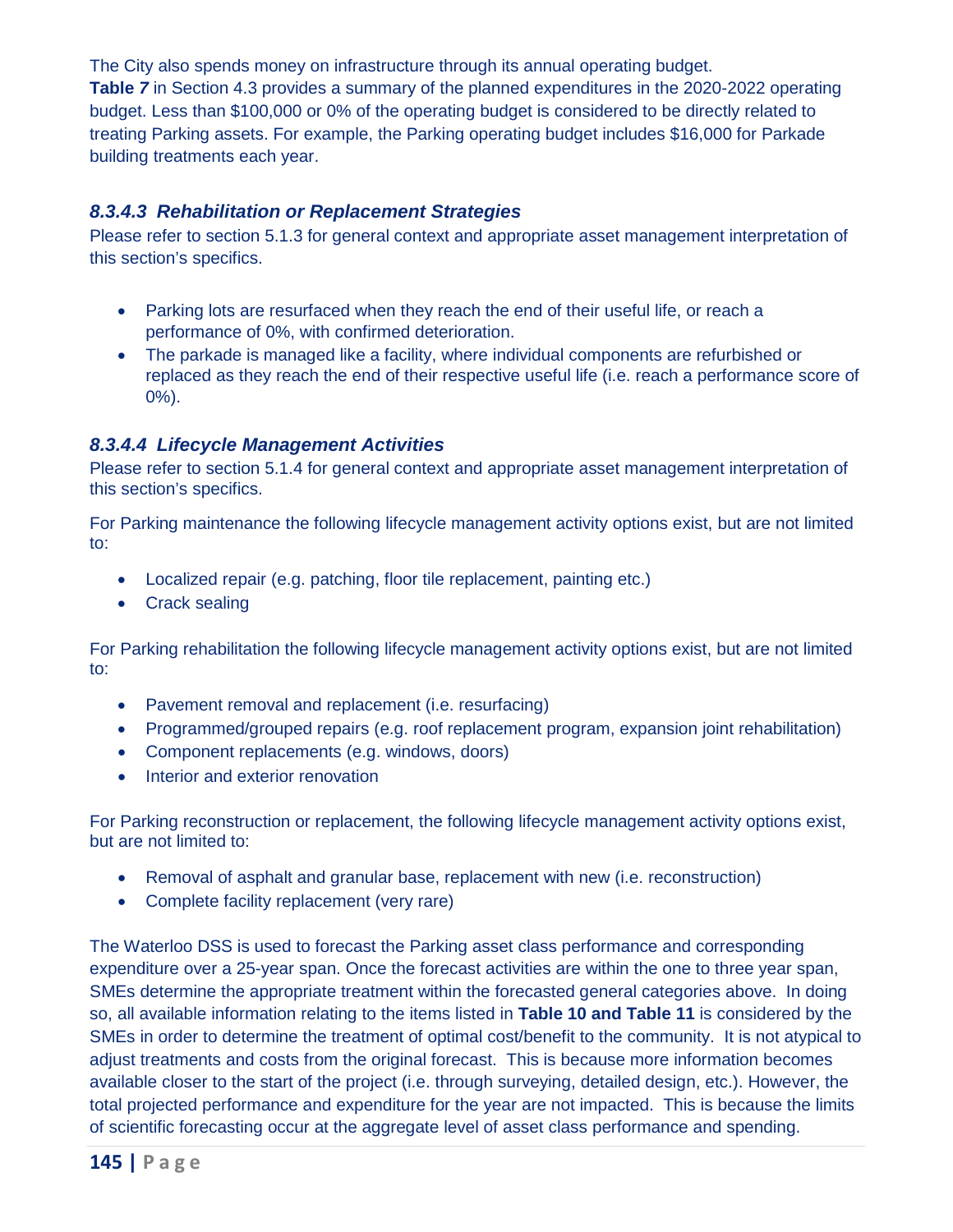# *8.3.4.5 Level of Service*

 Please refer to section 5.1.5 for general context and appropriate asset management interpretation of this section's specifics.

## **8.3.4.5.1 Current Performance and Projected impact of Budgeted Capital Expenditures**

 performance profile throughout the 25 years. Changes to the deterioration trends and funding will result in changes to the projected performance. It is anticipated that the forecasted performance will performance profile fluctuates roughly around 70% over the 25-year span as illustrated in **[Figure 52](#page-2-0)**. The remaining portions of the asset class have poor or very poor performance profiles for the same Approximately 30% of Parking assets currently reflect poor or very poor performance profiles. The average annual budgeted capital expenditures of approximately \$200,000 is projected to maintain the not be acceptable for most stakeholders. The proportion of the asset class in fair, good, and excellent time span.



<span id="page-2-0"></span> **Figure 52: Annual Performance of Parking Assets in the Budget Scenario**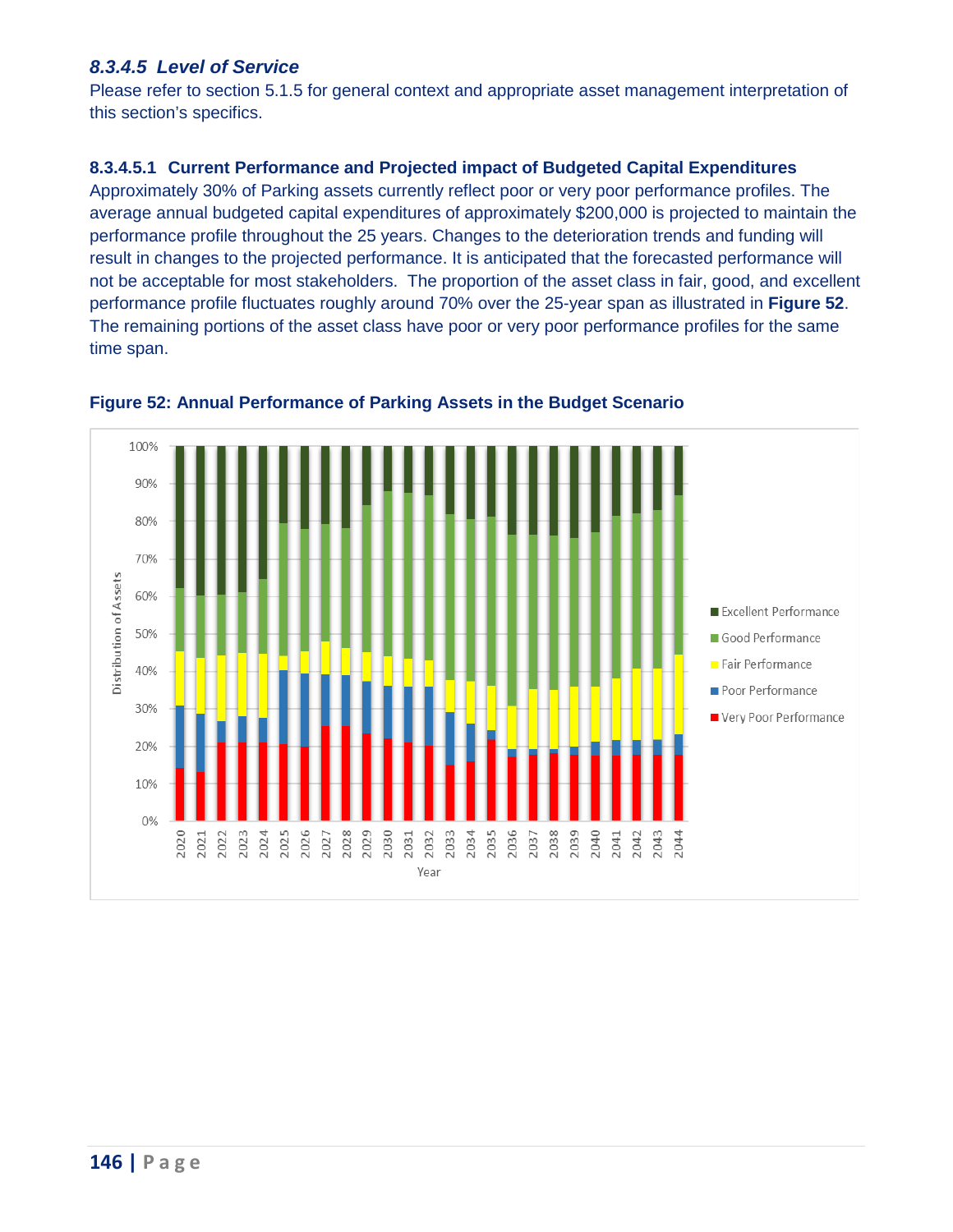#### **8.3.4.5.2 Target Performance and Required Expenditures**

 year span as illustrated in **[Figure 53](#page-3-0)**. The remaining portions of the asset class have poor or very poor performance profiles for the same time span. An average annual expenditure of approximately \$500,000 over the next 25 years is required to achieve the target performance profile of the Parking asset class. The proportion of the Parking asset class with fair, good, and excellent performance profiles fluctuates roughly around 90% over the 25



<span id="page-3-0"></span>

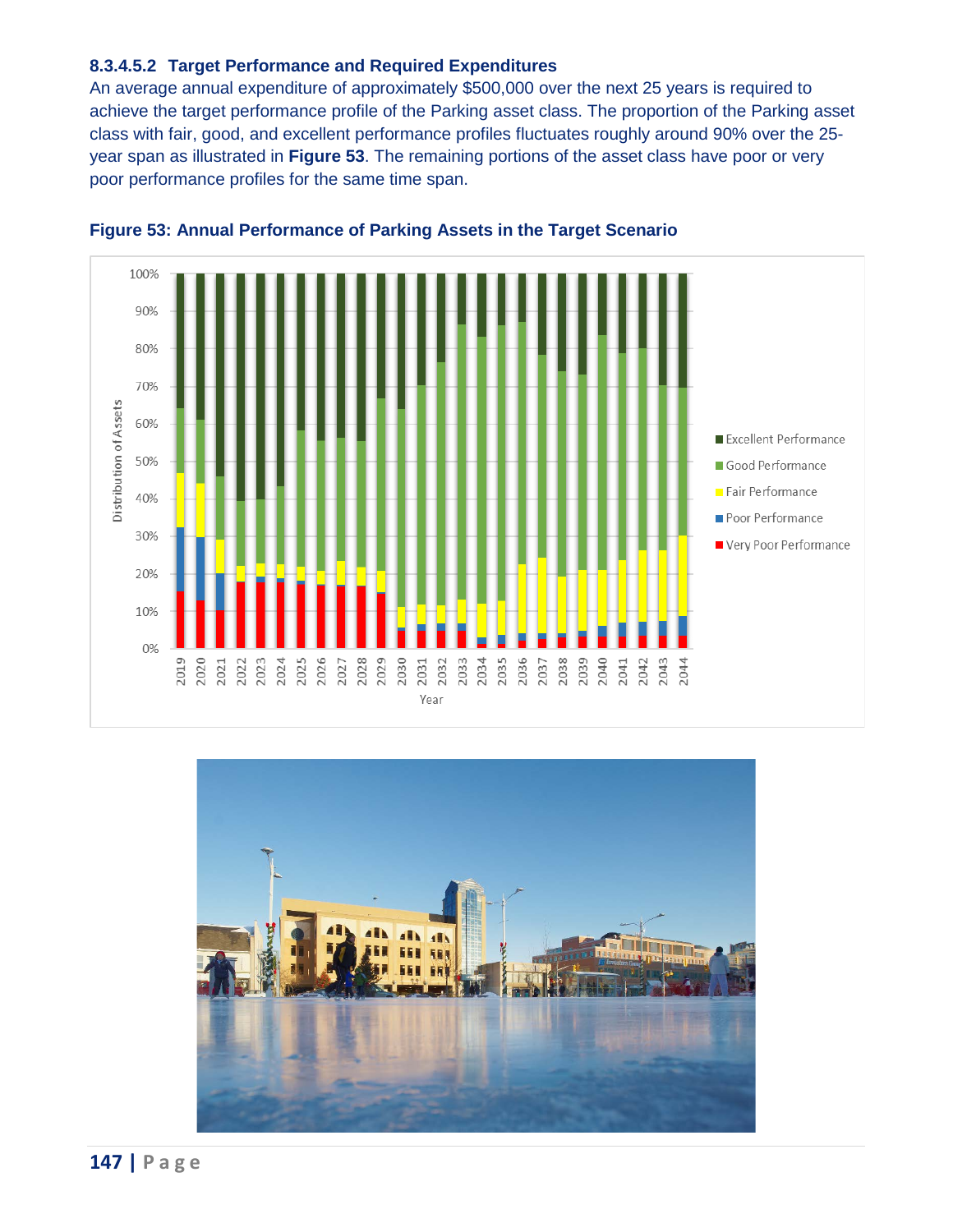#### **8.3.4.5.3 Ontario Regulation 588/17**

 Service levels are defined in two terms, community levels of service and technical levels of service. O. Reg. 588/17 identifies specific metrics for core assets that municipalities must report on however metrics will be developed and included in the 2023 AMP. These will be as necessary, sub-sets of the metrics for non-core assets are to be developed by each municipality. As a non-core asset, Parking comprehensive Level of Service already developed by the City, as shown in the previous two sections.

### *8.3.4.6 Demand Management Plan*

 Please refer to section 5.1.6 for general context and appropriate asset management interpretation of this section's specifics.

 expectations, technological changes, economic factors, and environmental awareness. Demand for new services is driven by various factors such as climate change, population change, regulatory requirements, changes in demographics, seasonal factors, consumer preferences and

 assets, providing new assets, and demand forecasting. Demand management practices can include Demand will be managed through a combination of managing existing assets, upgrading existing non-asset solutions, insuring against risks and managing performance.

The Waterloo DSS will be used to assist Parking SMEs in demand management planning.

## *8.3.4.7 Risk*

 Please refer to section 5.1.7 for general context and appropriate asset management interpretation of this section's specifics.

Risk related to the Parking asset class is managed through:

- SME knowledge and expertise
- Data-driven decision making
- Performance and expenditure forecasting

 community's socioeconomic growth over the short and long term. The Waterloo DSS allows staff to This three-pronged approach ensures that Parking's Level of Service (i.e. performance) supports the ensure that the future probability of underperforming infrastructure and its consequences is minimized.

 In addition to their inherent expertise, in order to minimize risk, SMEs always consider a wide range of DSS, allowing staff to make comprehensive and informed decisions. The ability to forecast the effects factors during infrastructure decision-making processes, the core of which are included in **Table 11**. All corporate information related to Parking's asset management is centralized within the Waterloo of contemplated decisions increase the reliability of the infrastructure's future performance.